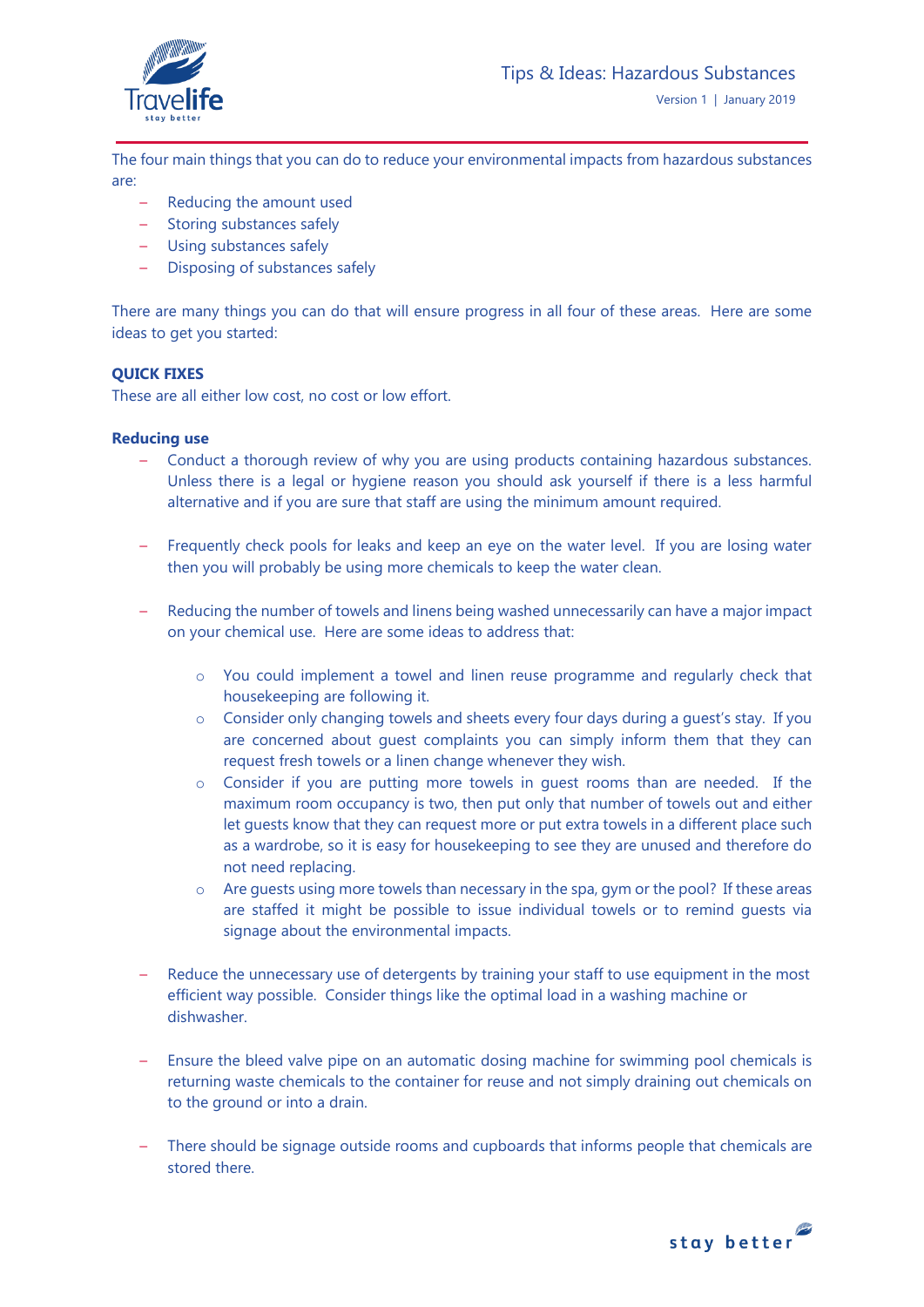– Spend some time researching less toxic alternatives to your cleaning products. For example, white-distilled vinegar makes an effective, cheap and environmentally friendly cleaner for glass and mirrors.

## **Safe storage and use**

- Carry out regular checks of any equipment that contains refrigerants. Make sure you do this in accordance with local, national and international regulations along with the most recent advice of the manufacturer that applies to your specific models. Equipment containing ozonedepleting substances should have regular servicing by a qualified technician.
- Ensure that chemicals that react to each other are stored apart.
- Make sure that chemicals are stored in a way that they can be accessed and handled safely by your staff. For example, don't stack them too high or place them on high shelves.
- Implement an incident reporting system for any chemical spills.
- Regularly check the spill trays you use for chemicals for wear and tear, then replace as necessary.
- Dedicate some time to checking that products that claim they are environmentally friendly or biodegradable definitely are. For example, some eco-brands follow sustainable processes in their factories yet the chemicals their products contain are still harmful. Remember that chlorine is a potentially dangerous chemical, even when it is produced by an eco-label. If you have been misled by this, you will need to update your storage, use and disposal procedures accordingly.
- Check that you have proper personal protective equipment available that is appropriate for the chemicals you are using. For example, a dust mask will not offer protection against gases. Protective goggles should be airtight (no vents) if intended to be used in an area with a risk of chlorine gas escape. Integral (combined) filter and mask protection is better as the whole face is protected.
- Don't store masks and goggles within the area that could become contaminated with chlorine, apart from the fact that this makes them difficult to reach in the event of a gas leak, they could also become contaminated before wear making them useless.
- Buy spill kits for all rooms where chemicals are stored and make sure there are clear instructions with them in all the languages your staff understand.
- This also belongs under 'safe disposal' but you should regularly review all laws and regulations that relate to the substances you use. Make sure you are complying and make changes if necessary.

#### **Safe disposal**

– Batteries are extremely harmful to the environment if not disposed of properly and often guests will throw them into general waste so that our Members do not realise the extent of the problem, or have an opportunity to fix it. Find out if there is a sustainable disposal method for them in your destination and if possible, encourage guests and staff to hand in used batteries so you can ensure they are disposed of correctly.